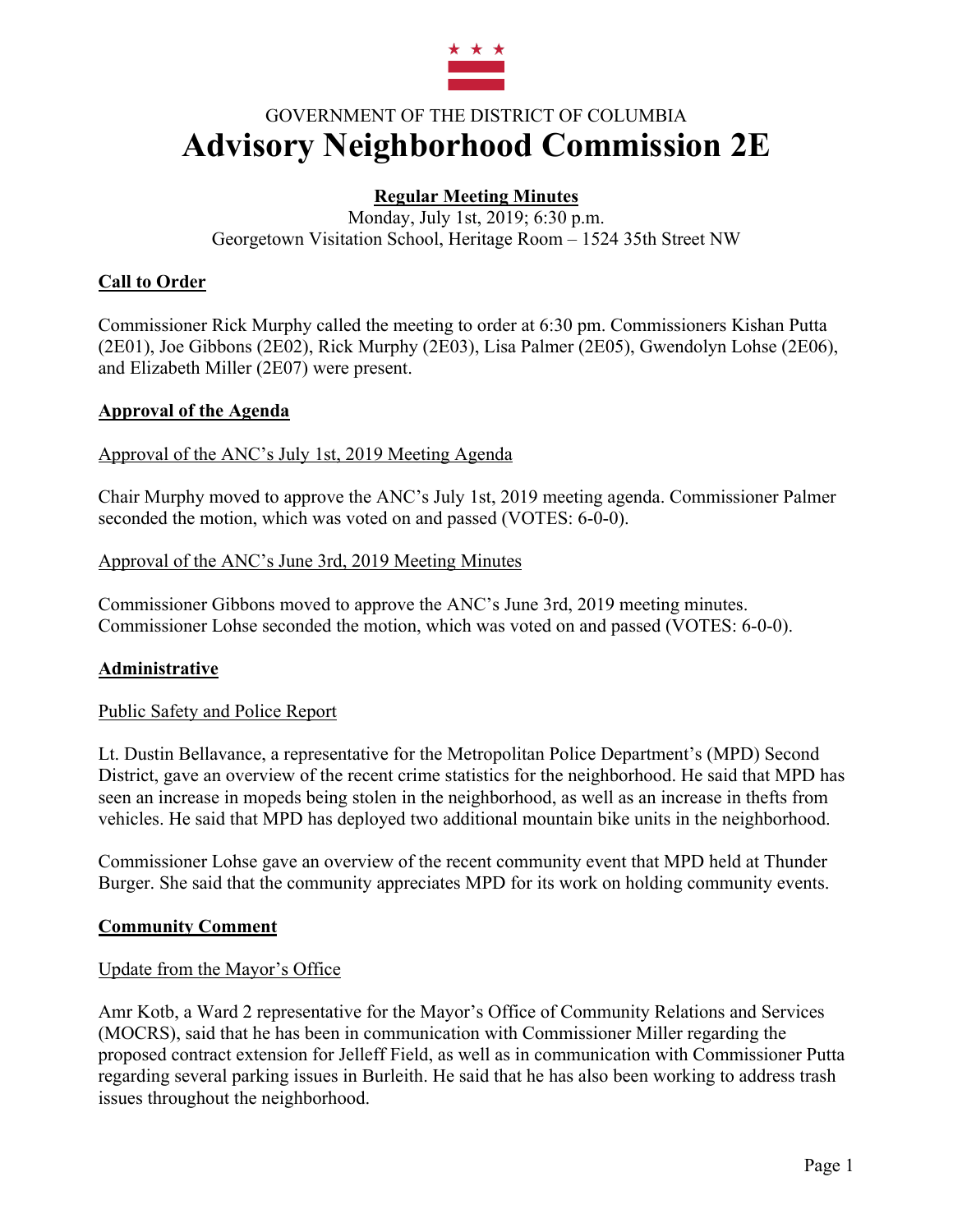Mr. Kotb said that he is researching the current situation regarding the large amount of empty storefronts in the neighborhood to see what assistance the Mayor's Office can provide.

## Update Regarding the Transfer of Ellington Field from the DC Public Schools to the Department of Parks and Recreation

Ely Ross, the Chief of Staff for the Department of Parks and Recreation (DPR), gave an overview of the current status of Ellington Field. He said that DPR values the input of the ANCs and apologizes for ANC 2E feeling like it has been left out of the decision making process. He said that DPR is in the process of transferring the field from DC Public Schools (DCPS) control to DPR control. He said that DPR's intention for the transfer is to better manage school, neighborhood, and public permitting access to the field. He said that no capital funds have been announced as part of the transfer and that DPR will engage with the community if and when capital funds are committed for the field.

Chair Murphy asked about the current status of the transfer. Mr. Ross said that the transfer is currently in process. He added that DPR will review any ANC resolution that it receives regarding the transfer.

Commissioner Gibbons asked about the timing of events that led to the transfer decision. Mr. Ross said that the internal conversations regarding the transfer began when he joined DPR in January. He said that DPR had discussed the transfer proposal with Councilmember Evans. He added that he will be able to provide the ANC with a copy of the memorandum of understanding (MOU) for the transfer.

Multiple commissioners and meeting attendees expressed concerns with the transfer and the way in which DPR had handled the matter.

## **New Business**

## Consideration of a Resolution Regarding the Jelleff Field Contract

## *Commissioner Palmer recused herself from voting on this matter.*

Commissioner Miller moved to adopt a proposed resolution regarding the matter. Chair Murphy seconded the motion, which was voted on and passed (VOTES: 5-0-0). The resolution reads as follows:

ANC 2E strongly supports the availability of public fields in Washington, DC and ensuring that those fields can be used by as many District residents, especially children, as possible. The neighborhood recognizes that safe and properly-scaled playing fields in Georgetown – and across the city – are limited and in high demand. Public and private schools and sports leagues often find it very difficult to find green space to practice field sports and host competitions. The purchase by the city of the Jelleff Boys & Girls Club property in Georgetown marked a significant effort by the DC Government to preserve this important facility as a green space dedicated to recreational use for the benefit of the community.

In late 2009, the Department of Parks and Recreation (DPR) entered into a Use Easement and Maintenance Agreement with a private school that gave the school the exclusive right to use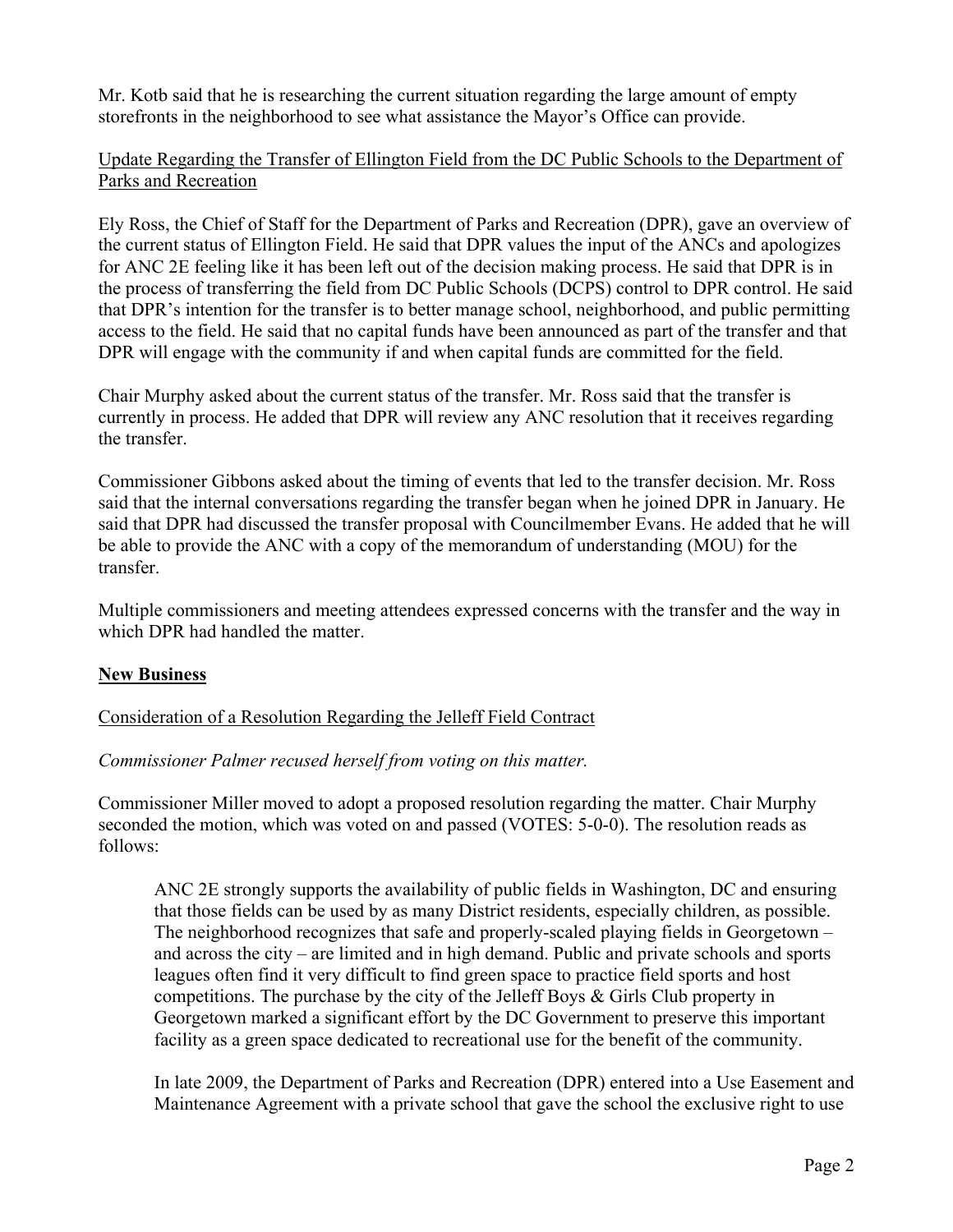the Jelleff Recreation Center field during most of the highest demand hours in the late summer, spring, and fall.

Under the agreement, beginning on June 30th, 2019, the school has the right to request that DPR extend the exclusive use agreement for an additional nine years, ending on June 29, 2029. If the school makes such a request, DPR will be required to either consent to or deny the requested extension within thirty days.

ANC 2E thanks DPR for hosting a community meeting in May of 2019 to hear from interested parties about their needs. At this meeting the community expressed interest in understanding the criteria that DPR will use for evaluating how the Jelleff Recreation Center field can serve the greatest number of District children. The ANC asks that DPR make public the criteria that will drive its decision making. Should DPR need potential partner(s) to help fund expenses such as field renovation or maintenance or to prioritize the physical education of nearby schools, DPR should be clear to all interested parties.

At the time that the 2009 agreement was negotiated between DPR and the school, ANC 2E strongly objected to the lack of outreach from DPR and the absence of an opportunity for meaningful community involvement while these agreements were being considered. The ANC does not want to see that lack of transparent community involvement repeated in the current instance.

At this time, ANC 2E urges DPR to not extend the Use Easement and Maintenance Agreement in its current form.

ANC 2E also recommends that DPR continues with its current efforts to hold an open and transparent process about how the community can equitably share the Jelleff Recreation Center field, including during the most in-demand hours. The process should be multipronged and give all potential user groups – especially schools – an equal opportunity to both provide public input and respond to any partnership(s) sought by DPR. To date, ten schools (public and private) and the Boys & Girls Club have expressed interest in using the Jelleff field during the most in-demand hours.

Overall, transparency regarding use and maintenance of public fields is paramount given that demand in DC for such fields is greater than the supply. At the Jelleff Recreation Center community meeting DPR, for the first time, announced that they are looking into managing Duke Ellington Field, also located in ANC 2E. Subsequently, DPR confirmed this information. Neither the ANC nor neighborhood groups potentially impacted by this change have been contacted about this transfer from the DC Public Schools (DCPS) to DPR. The ANC urges DPR and DCPS to not move any farther toward establishing any new roles and operations regarding Duke Ellington Field until they publicly engage the community, including the Burleith Citizens Association and the Hillandale Homeowners Association, to hear input and ideas.

ANC 2E wants, and expects, to partner with DPR and DCPS regarding the community's needs. Both this request regarding transparency for public fields in the ANC, as well as the ANC's recent request to DCPS to hold off on leasing Ward 2 and Ward 3 school properties until documented capacity issues are addressed, reiterate the ANC's overarching belief that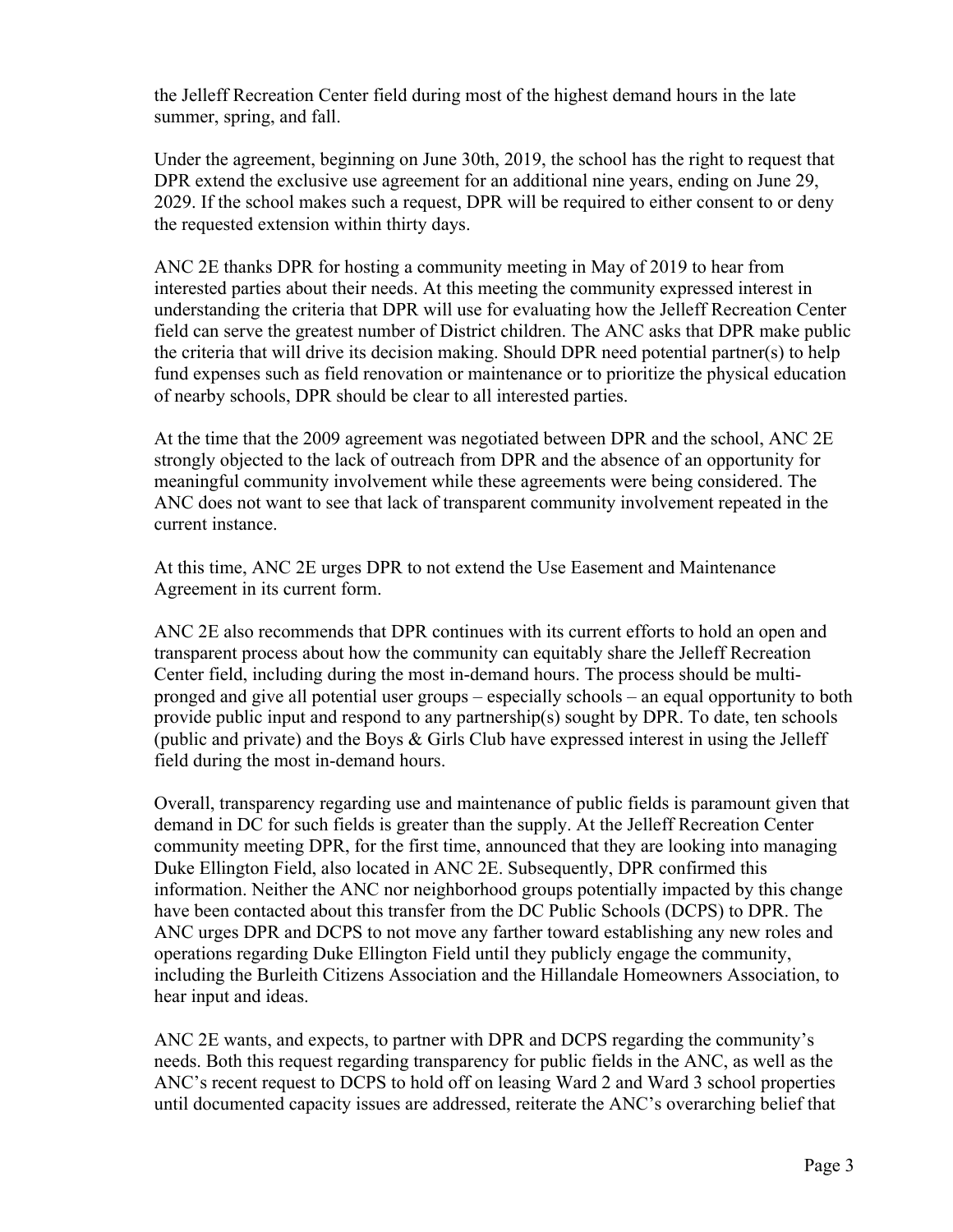ANCs and the community should be asked to participate in how current DC assets can best address the physical and academic education of DC residents.

Given that ANC 2E's next public meeting will not take place until September 3rd, 2019, ANC 2E appoints Commissioners Elizabeth Miller, Joe Gibbons, and Kishan Putta as its representatives to interact with DPR, DCPS, and such other agencies or officials as may be appropriate with respect to the matters addressed in this resolution.

## **Community Comment (Continued)**

Update from the District Department of Transportation Regarding Various Matters in the Neighborhood

Brant Miller, a Program Analyst for the District Department of Transportation (DDOT), said that the agency has been reviewing and responding to the recent DDOT resolutions that the ANC has passed. He said that he is working to schedule DDOT Director Jeff Marootian to attend an upcoming ANC meeting.

Commissioner Palmer presented Mr. Miller with a stack of recent ANC resolutions that were sent to DDOT that the ANC would like to receive an update on.

The commissioners shared concerns regarding the synchronization of traffic signals along Reservoir Road NW, sidewalk repairs, and scooter use with Mr. Miller.

#### Update from Councilmember Jack Evans' Office

Ruth Werner, a Ward 2 representative for Councilmember Jack Evans' Office, said that the DC Council's summer recess begins on July 15th and continues until September 15th. She gave an overview of the upcoming Ward 2 night at Shakespeare Theatre on Wednesday, July 10th at 7:30 pm; Ward 2 night at Nationals Park on Wednesday, July 24th at 7:05 pm; and Ward 2 day at the National Building Museum for the "Lawn" installation on Tuesday, July 30th from 9:00 to 11:00 am. She said that tickets for all of the events can be obtained by calling Councilmember Evans' Office.

Commissioner Gibbons asked about Councilmember Evans' position regarding the transfer of Ellington Field from DCPS to DPR control. Ms. Werner said that she believes that Councilmember Evans will support whatever the community wants regarding the matter.

Commissioner Miller asked if Councilmember Evans' supports the proposed extension of the Maret School's contract for Jelleff Field. Ms. Werner said that she believes that Councilmember Evans supports the contract extension.

#### Update Regarding the Hyde-Addison Elementary School Modernization Project

Amanda Ou, a Facility Management Specialist for the DC Public Schools (DCPS), said that playground and landscaping work is currently taking place as part of the Hyde-Addison Elementary School modernization project. She said that the project will be substantially complete by the end of July.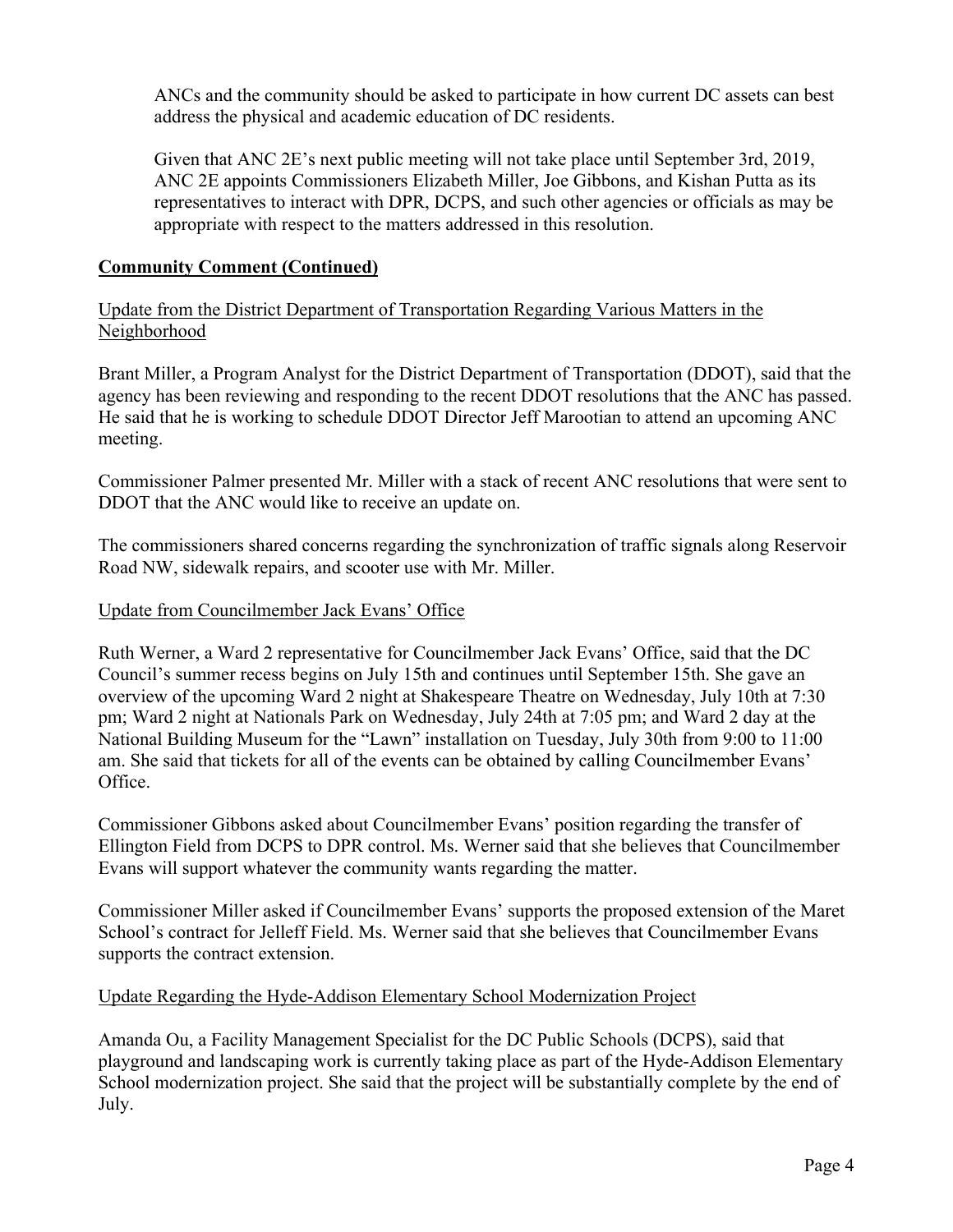Ms. Ou gave a visual presentation regarding project work that is currently taking place. She showed some of the artwork and interior finishes that are being added to the building. She said that the building will feature a green roof.

Ms. Ou said that school staff will begin moving into the new building on August 5th. She said that tours of the building for prospective parents will begin once the building receives its certificate of occupancy, which is targeted for the end of July.

#### Update from Georgetown Main Street

Hope Solomon, the President of Georgetown Main Street, gave an overview of the organization's recent awarding of grants for storefront facade improvements in Georgetown.

#### **New Business (Continued)**

Consideration of Resolution in Support of a Proposed Warming Waters Art Installation on the Wall of the C&O Canal Wall Near Fish Market Square

Commissioner Palmer moved to adopt a proposed resolution regarding the matter. Commissioner Putta seconded the motion, which was voted on and passed (VOTES: 6-0-0). The resolution reads as follows:

ANC 2E welcomes the opportunity to showcase public art in the Georgetown community, particularly art with a social context. As such, the ANC supports the temporary public art project, "WARMING WATERS." The ANC understands that Ms. Bose provided written notice of the ANC's meeting to the surrounding community and has presented this project to the ANC as well as to neighbors in the area.

Based on the presentation made during ANC 2E's meeting on July 1, 2019, the ANC is pleased to provide this letter of support for the art proposal before the DC Commission on the Arts and Humanities (DCCAH), which involves temporary fabric and video installations on the water, land, and walls along the C&O Canal near the Potomac Street Bridge and Fish Market Square. The ANC understands that community members will be engaged in some of the development of this project and may even be paid for their time.

The ANC encourages Ms. Bose to continue reaching out to the closest neighbors of where the exhibit will be located in an attempt to ensure that the installation will not interfere with neighbors' enjoyment of their homes and the ANC hopes to work closely with Ms. Bose in creating an innovative and enjoyable experience for all.

ANC 2E encourages DCCAH to support this exciting project and the ANC looks forward to working with the artist and seeing the project realized next year should the support be granted.

#### Consideration of Resolution Regarding the Proposed Temporary Closure of Cady's Alley NW

Commissioner Palmer moved to adopt a proposed resolution regarding the matter. Commissioner Putta seconded the motion, which was voted on and passed (VOTES: 6-0-0). The resolution reads as follows: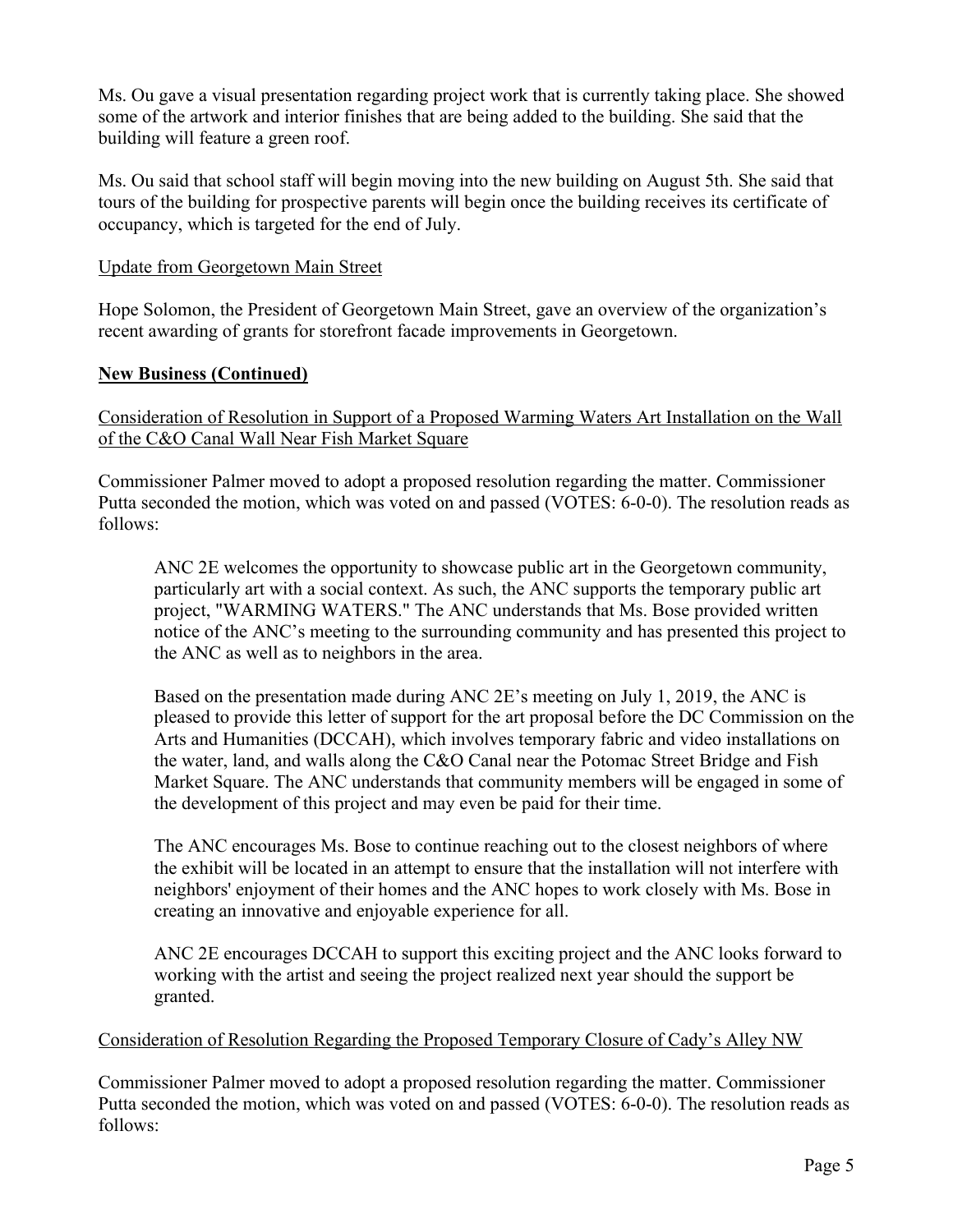ANC 2E welcomes the temporary closure of Cady's Alley NW to vehicular traffic as a test to determine if this could or should be closed to vehicular traffic moving forward. Please find below a list of concerns that the ANC would like to see addressed, though, before such closures are enacted:

- The ANC would like to ensure that emergency vehicles and delivery trucks can reach their intended destinations during this closure and notes that the applicant has confirmed that the closure will be actively managed, providing access to such vehicles as necessary.
- The ANC notes that 35th Street at M Street NW experiences significant traffic, particularly on weekends, as people leave the city through the Key Bridge or Canal Road. As such, the ANC requests that the District Department of Transportation (DDOT) confirms that closing Cady's Alley NW does not cause any unintended consequences which worsen the existing poor traffic. Additionally, the ANC strongly recommends that DDOT ensures that all lights on M Street NW leading to the Key Bridge are synchronized as intended before this change in traffic is implemented. The ANC believes that the lights are currently out of synchronization.
- The ANC requests that a significant sign package be included as part of this temporary closure so that drivers are aware, before reaching 35th Street, that Cady's Alley NW may not be used as a cut through street. The ANC notes that 34th Street and Cady's Alley NW are the last blocks within Georgetown to turn around on before entering the Key Bridge and/or Canal Road and drivers seeking parking or visiting the commercial locations west of 35th Street at times use Cady's Alley NW as an opportunity to drive back into Georgetown if they are unable to find parking. The ANC recommends that such signs be installed east of Bank Alley NW at a minimum.
- Nonetheless, the ANC supports the general idea of developing pedestrian-friendly zones and believes that implementing this as a trial is a good first step in determining how this lovely nook in Georgetown can be best utilized.

## Consideration of Resolution Regarding the Proposed Temporary curbFlow Installation on the 1000 Block of Wisconsin Avenue NW

Commissioner Palmer moved to adopt a proposed resolution regarding the matter. Commissioner Lohse seconded the motion, which was voted on and passed (VOTES: 6-0-0). The resolution reads as follows:

ANC 2E believes that there are significant loading and unloading needs on the 1000 block of Wisconsin Avenue NW. The ANC also believes that these needs are not currently supported through curbside management processes. As such, the ANC supports thinking creatively about the best ways to manage freight needs in the ANC 2E community. The ANC supports the temporary curbFlow installation on the 1000 block of Wisconsin Avenue NW with the following conditions:

• The ANC notes that commercial loading and unloading is not the only use of this block – rather, ride sharing companies are frequently picking up and dropping off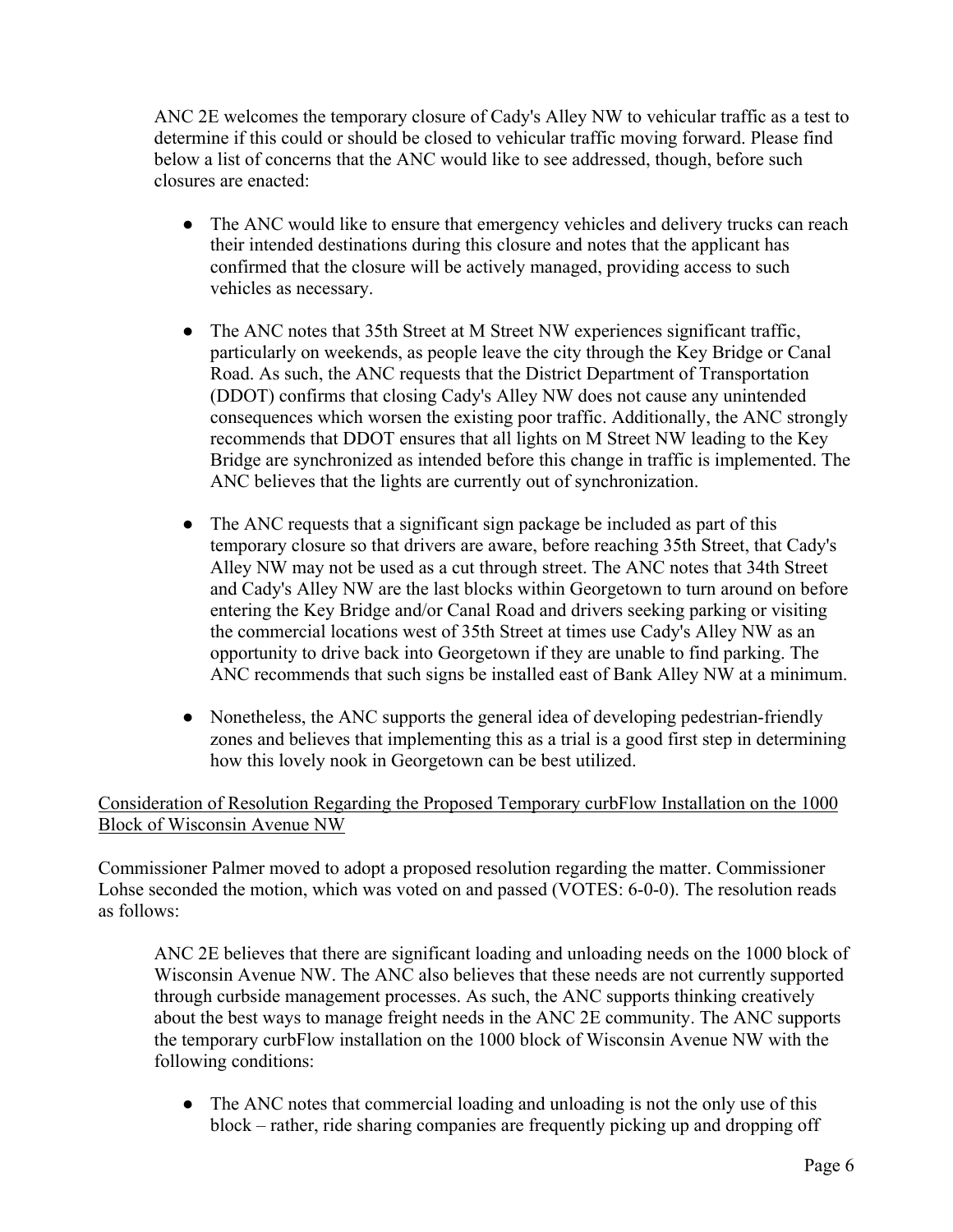riders in this exact area. Furthermore, trolleys and Big Bus Tours use this area as places to pick up and drop off passengers. Finally, just north of this designated area is an entrance to the Georgetown Park garage which experiences significant usage, particularly on weekends. Between the 18-wheelers, box trucks, ride sharing companies, and buses and trolleys, vehicular traffic often comes to a grinding halt in this specific area and the neighborhood continues to experience altercations between vehicles and pedestrians in this area. The ANC encourages curbFlow to not only study this area in terms of commercial loading but to also incorporate a study of the other uses of this area on Wisconsin Avenue NW in its ultimate findings.

- The ANC requests the ability to quickly modify this installation should it become problematic, and furthermore the ANC requests that the study period last no longer than three months.
- The ANC requests access to the results of the study for future consideration of curbside management options in this area, whether it be utilizing curbFlow or some other type of management of this highly congested area.

## Consideration of a Resolution Regarding the Traffic Impacts Resulting from MedStar Georgetown University Hospital's Ongoing Construction Project

#### *The Commission did not take any action regarding this matter.*

## Consideration of a Resolution Regarding the Dangerous Crosswalk at the Intersection of Reservoir Road and 36th Street NW

Commissioner Gibbons moved to adopt a proposed resolution regarding the matter. Commissioner Palmer seconded the motion, which was voted on and passed (VOTES: 6-0-0). The resolution reads as follows:

WHEREAS, ANC 2E has been requesting that the District Department of Transportation (DDOT) improves pedestrian safety at the crosswalk at the intersection of Reservoir Road and 36th Street NW since March of 2018,

WHEREAS, the ANC has been receiving concerns from residents, the Duke Ellington School of the Arts, and the Washington International School regarding the crosswalk,

WHEREAS, the ANC received confirmation from DDOT about how dangerous this crosswalk is for pedestrians, with previous DDOT Chief Project Delivery Officer Sam Zimbabwe stating that "This is a challenging location, especially because of the rush hour parking restrictions that create the "multiple threat" risk at peak hours,"

WHEREAS, the ANC raised this issue during DDOT's last Georgetown Circulation Study meeting,

WHEREAS, the ANC raised this issue with current DDOT Program Analyst Brant Miller,

WHEREAS, the ANC filed, as requested, a 311 service request regarding this issue,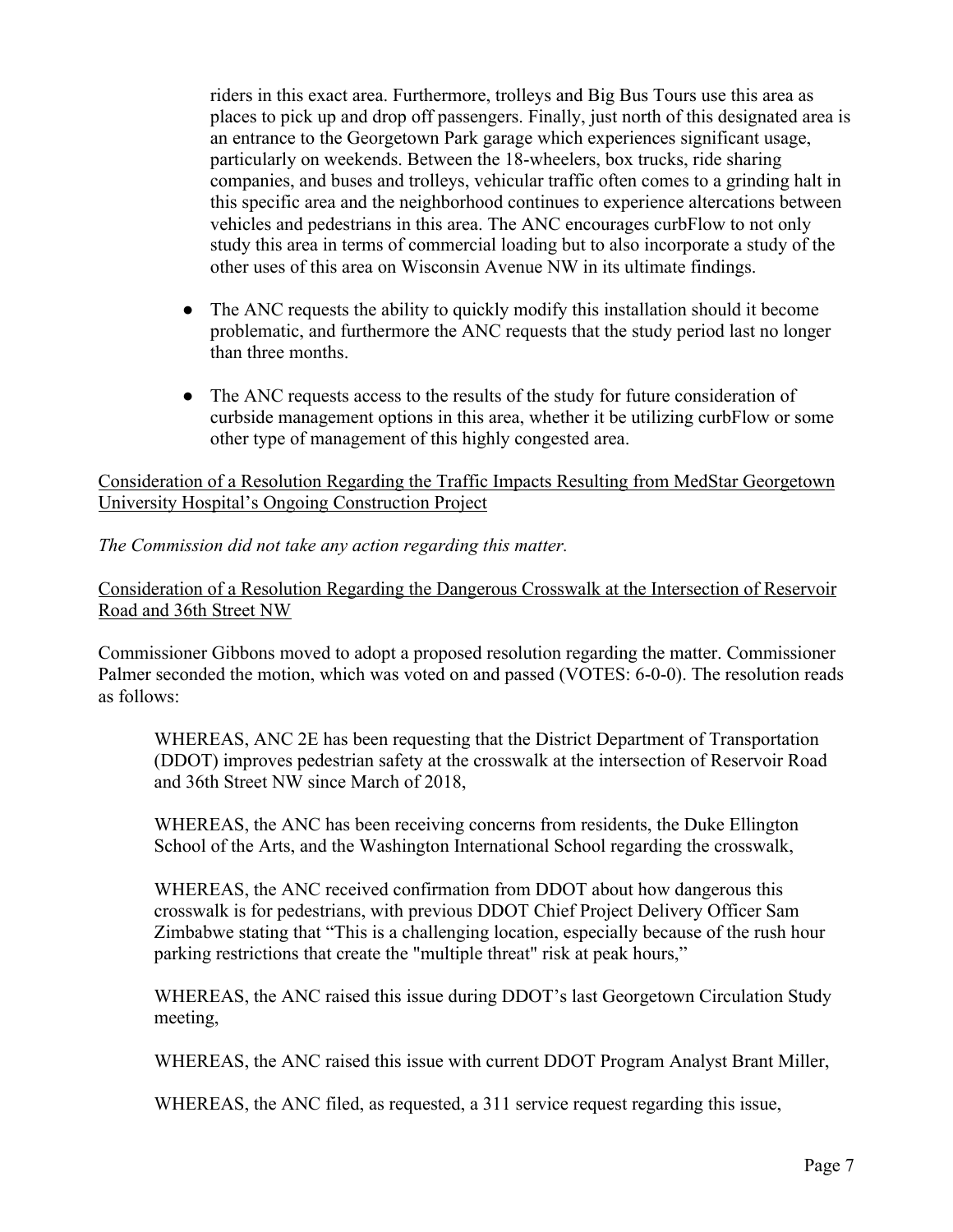WHEREAS, the ANC's previous interactions with DDOT regarding this issue have not led to a solution, as this crosswalk is still very dangerous, and

WHEREAS, the ANC does not want to receive any more emails like the following: "Bottom line is that the cars do not stop for pedestrians. And in order to even try to cross the street, you have to step into the crosswalk so that the cars can even see you. I am entering my final trimester with our first child, and after almost witnessing my husband get hit by a car a few days ago, I can no longer stay silent. God forbid it's my child and me next time."

THEREFORE, BE IT RESOLVED that ANC 2E requests that DDOT takes all the necessary steps to provide a safe crosswalk at the intersection of Reservoir Road and 36th Street NW for the ANC 2E community.

#### Consideration of a Resolution Requesting the Repaving of Dent Place NW

Commissioner Gibbons moved to adopt a proposed resolution regarding the matter. Commissioner Palmer seconded the motion, which was voted on and passed (VOTES: 6-0-0). The resolution reads as follows:

WHEREAS, ANC 2E is very concerned about the poor roadway conditions of Dent Place, which runs from 33rd Street on the east to 35th Street NW on the west,

WHEREAS, the ANC places a high importance on Dent Place NW as it serves as a major two-way street for the community, serves the neighborhood's DC Fire and EMS Department station, and provides access to one of Georgetown's largest alleys,

WHEREAS, the ANC is very concerned about the recent conditions of Dent Place NW as it has been subject to numerous deeply-invasive infrastructure projects,

WHEREAS, the ANC believes that, in addition to the structural degradation of Dent Place NW, the infrastructure projects have made the street aesthetically non-conforming to the characteristics of Georgetown's National Historic Landmark status,

WHEREAS, the ANC has waited to request this District Department of Transportation (DDOT) inspection until all of the infrastructure work on the street has been completed, and

WHEREAS, Commissioner Joe Gibbons has submitted a 311 service request (#19- 00271812) for Dent Place NW.

THEREFORE, BE IT RESOLVED that ANC 2E requests that the District Department of Transportation immediately inspects the condition of Dent Place NW and reports its findings to the ANC.

Consideration of a Resolution Requesting that the Department of Energy and Environment, the DC Office of the People's Counsel, DC Health, the DC Public Service Commission, and the Office of the Attorney General for the District of Columbia Review the Current Status of Small Cell and 5G in DC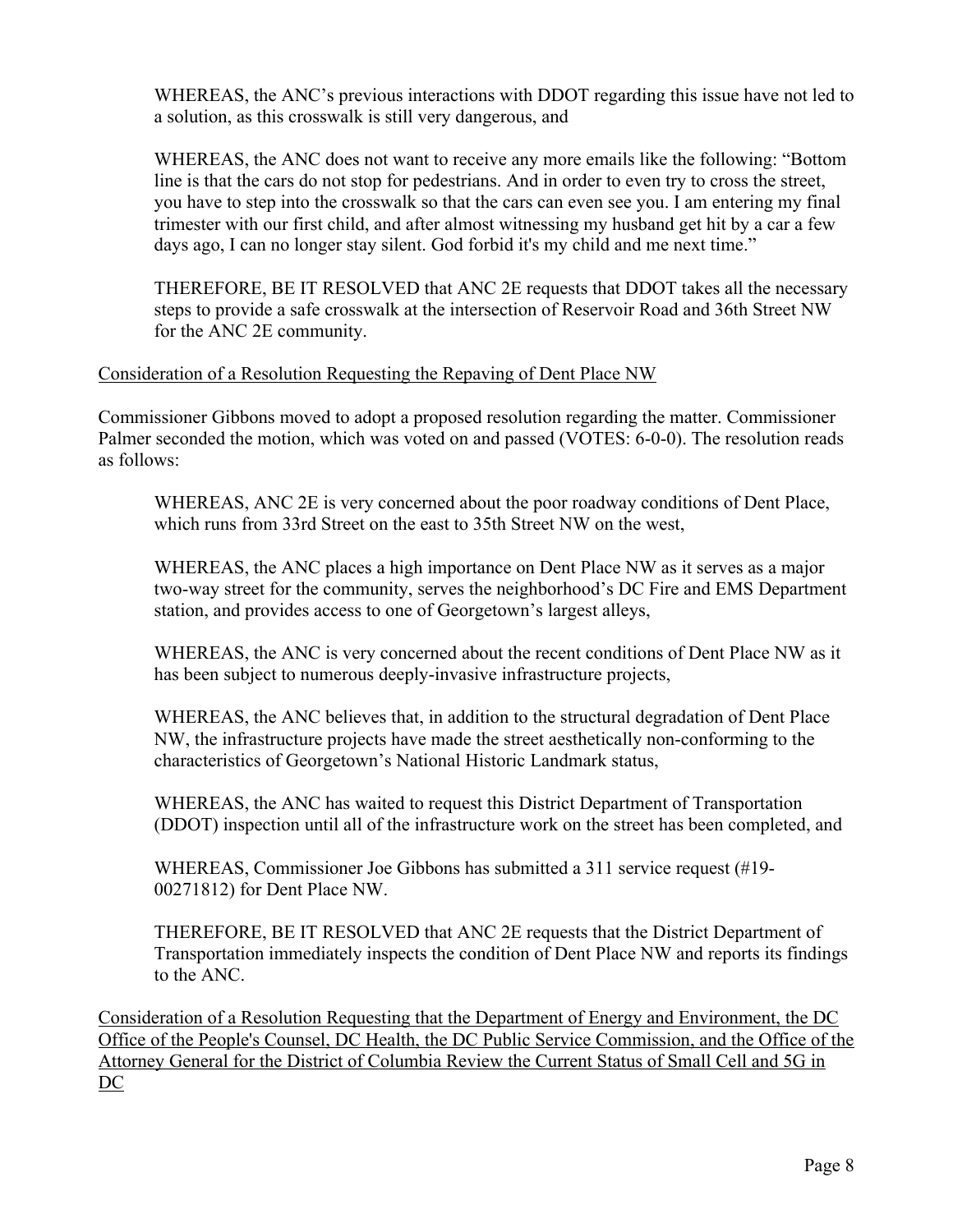Commissioner Gibbons moved to adopt a proposed resolution regarding the matter. Commissioner Lohse seconded the motion, which was voted on and passed (VOTES: 6-0-0). The resolution reads as follows:

WHEREAS, ANC 2E understand that the Federal Communications Commission ("FCC"), in its "Accelerating Wireless Broadband Deployment by Removing Barriers to Infrastructure" ruling, report, and order ("order"), seeks the increased use of high-bandwidth and lowlatency applications and the growth of the Internet of Things ("IoT"), with the introduction and nationwide rollout of advanced wireless services of small cells and 5G,

WHEREAS, ANC 2E understands that the FCC order seeks to allow providers to deploy almost 1,000,000 neighborhood wireless small cell and 5G sites nationwide,

WHEREAS, ANC 2E understands that the FCC order seeks to urgently remove any barriers to such deployment, whether caused by federal law, FCC processes, local and state reviews, or otherwise,

WHEREAS, ANC 2E understands that the FCC order removes one such barrier by preempting the National Environmental Policy Act ("NEPA") to the disadvantage of state and local municipalities,

WHEREAS, ANC 2E understands that under federal law, state and local governments have no authority to regulate potential health impacts of radiofrequency ("RF") emissions from small cell and 5G wireless transmitters, and instead that responsibility lies solely with the FCC,

WHEREAS, ANC 2E understands that NEPA was created by Congress to protect state and local municipalities by demanding that the FCC conduct environmental analyses of the RF standards and emissions and potential small cell and 5G health and safety risks,

WHEREAS, ANC 2E understands that many other municipalities have filed federal lawsuits that are challenging the FCC order that has preempted NEPA,

WHEREAS, ANC 2E understands that the federal lawsuits were filed to protect the plaintiffs' communities from the FCC's existing RF exposure standards, which are now almost 25 years old,

WHEREAS, ANC 2E understands that the lawsuits were filed as the FCC order is speeding the widespread deployment of small cell and 5G transmitters without conducting any scientific studies to confirm whether the 25-year old RF standards will adequately protect public health and safety,

WHEREAS, ANC 2E understands that because the FCC order does not require the FCC to conduct any new scientific studies, the FCC has no knowledge that the RF health issue is not restricted to 5G. Rather, RF is a small cell concern, which is the foundation for IoT, and the health issues are primarily posed by the low- and mid-level radiation frequencies used for both 4G and 5G,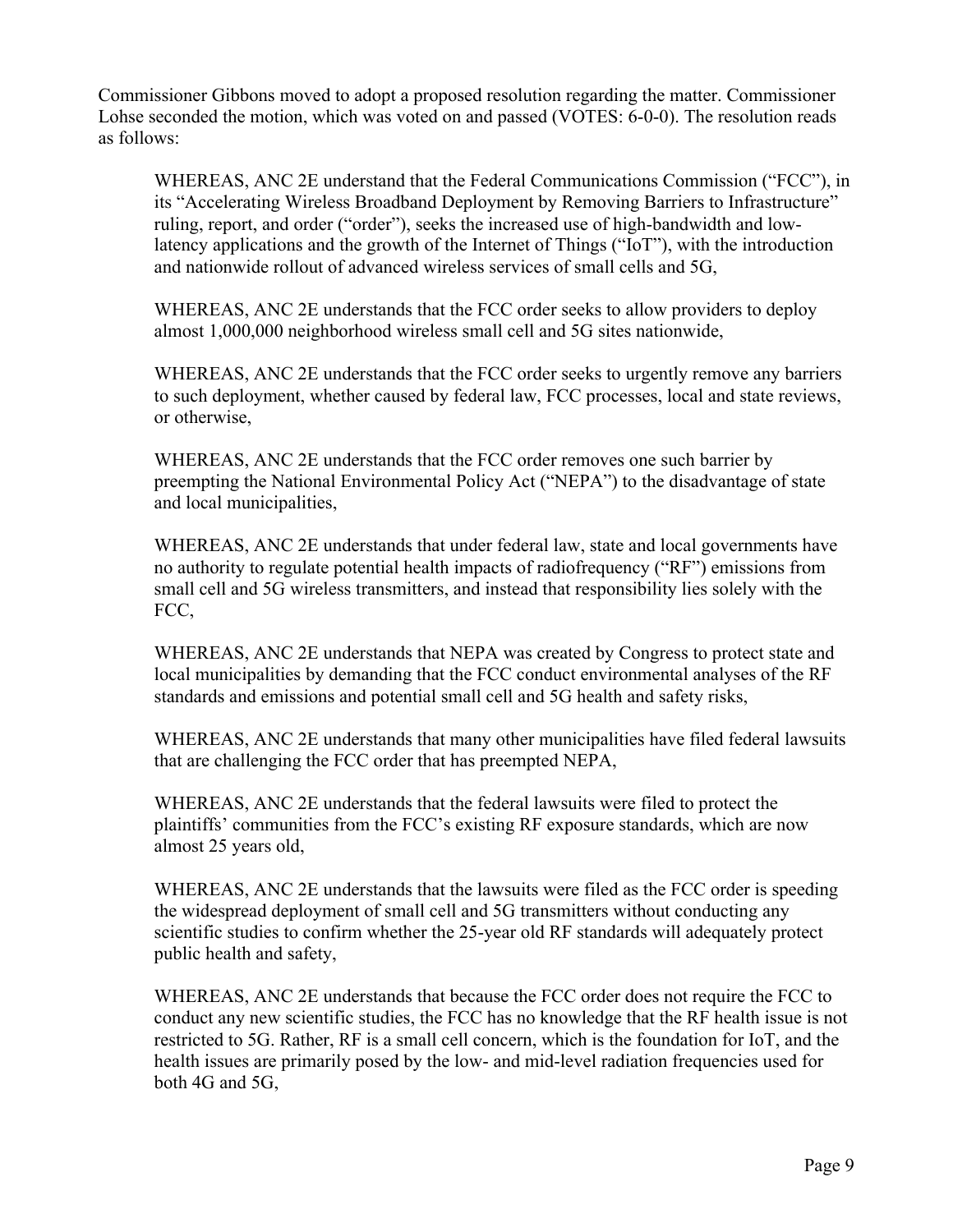WHEREAS, ANC 2E understands that the FCC order denies that technology has changed in the last 25 years and will be exposing our nation to significant health and safety issues as the IoT requires extensive RF radiation and power emissions,

WHEREAS, ANC 2E understands that the District of Columbia must develop processes for providers to install wireless communications facilities, including small cells and 5G, on poles throughout the District in order to comply with the FCC order,

WHEREAS, ANC 2E understands that the District of Columbia needs to start this process through the District Department of Transportation's ("DDOT") Public Space Committee,

WHEREAS, ANC 2E understands that the Public Space Committee's commitment to this process is through the creation and implementation of the "Small Cell Design Guidelines," which require providers to file applications through DDOT's Transportation Online Permitting System ("TOPS") for permits which, when approved through TOPS, will result in the issuance of a permit to install small cells and 5G on poles,

WHEREAS, ANC 2E understands that the Small Cell Design Guidelines set forth requirements and specifications for the placement and design of small cell and 5G infrastructure within the District's public right of way ("ROW") to address engineering, safety, and aesthetic concerns,

WHEREAS, ANC 2E understands that the Public Space Committee has declared it has no jurisdiction or authority over the health and safety of small cell and 5G RF standards and radiation and power emissions and therefore there are potential small cell and 5G health and safety risks to our community,

WHEREAS, ANC 2E does not understand why the DC Government has not requested that the Department of Energy and Environment, the DC Office of the People's Counsel, DC Health, and the Public Service Commission of the District of Columbia study the environmental, health, and safety effects of small cell and 5G technology and report the findings to the public,

WHEREAS, ANC 2E does not understand why the Office of Attorney General for the District of Columbia has not joined existing lawsuits or filed a lawsuit to have a federal court declare that the FCC violated NEPA and to vacate and remand the FCC order for further agency proceedings.

WHEREAS, ANC 2E does not understand the reluctance of every DC Government agency to assert jurisdiction to protect our community,

WHEREAS, ANC 2E does not understand the reluctance of the DC Council to demand studies to determine the environmental, health, and safety effects of small cell and 5G technology and to report the findings to the public, and

WHEREAS, ANC 2E does not understand the reluctance of Mayor Bowser to demand studies to determine the environmental, health, and safety effects of small cell and 5G technology and to report the findings to the public.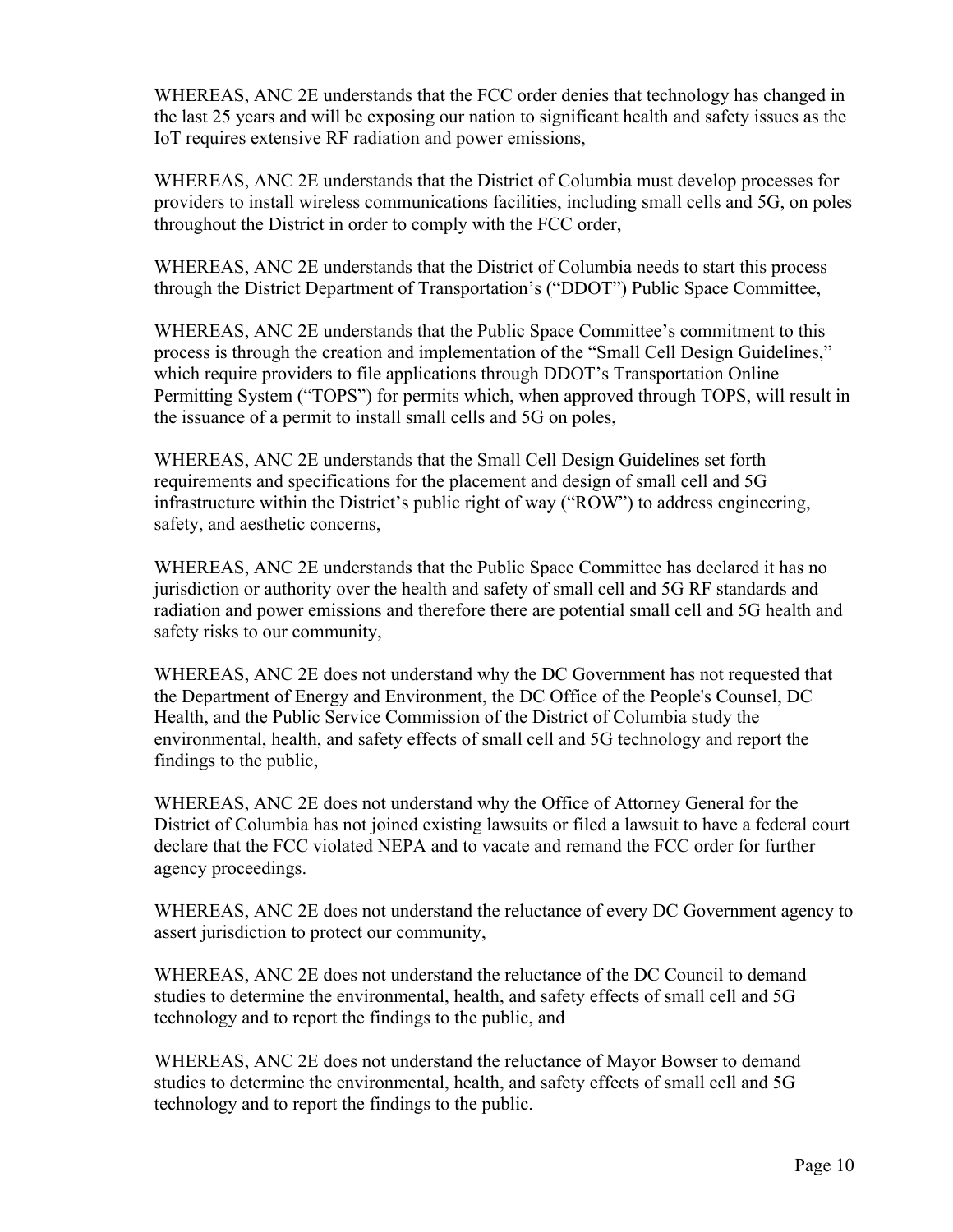THEREFORE, BE IT RESOLVED that ANC 2E requests that the entire DC Government urgently undertakes a full and comprehensive study of all the environmental, health, and safety effects of small cell and 5G technology to be installed, by the thousands, in our neighborhoods and makes the study findings public, as the failure to act now may result in problems for years to come.

#### Consideration of a Resolution Regarding the Georgetown BID's Application to be Renewed for an Additional Five-Year Term

Commissioner Palmer moved to adopt a proposed resolution regarding the matter. Commissioner Gibbons seconded the motion, which was voted on and passed (VOTES: 6-0-0). The resolution reads as follows:

ANC  $2E$  – the ANC that covers the Georgetown commercial district – supports the Georgetown Business Improvement District's (BID) application to be renewed for an additional five-year term. The BID has a long history of working with the ANC on issues that are of mutual importance to the business and residential communities and developing innovative solutions for shared challenges. In this context, one of the ANC's commissioners serves on the BID's Board of Directors as an ex-officio member. The BID presents at many monthly ANC meetings over the course of the year and keeps neighborhood residents informed about upcoming activities so that the ANC can weigh in on community concerns.

The Georgetown BID provides trash removal, rat abatement, graffiti removal, and public space beautification to the neighborhood that help neighborhood residents as well as businesses. By example, the BID repairs and replaces sidewalks within its district within 48 hours of receiving a complaint whereas those areas which are outside of the BID's district can wait years before the District Department of Transportation (DDOT) is able to appropriately address similar sidewalk repairs. The BID also works in partnership with the ANC to resolve transportation issues, public space improvements, and storefront improvements. The ANC looks forward to continuing to work with the BID to address ongoing concerns regarding homelessness, vacancies, and public safety concerns. The BID has, and will continue to make, a positive contribution to the life and vitality of the Georgetown neighborhood and the ANC encourages the Department of Small and Local Business Development (DSLBD) to renew the organization for an additional five-year term.

Chair Murphy moved to adopt a second proposed resolution regarding the matter. Commissioner Palmer seconded the motion, which was voted on and passed (VOTES: 6-0-0).

ANC 2E is concerned about empty storefronts, homelessness, and crime, as well as what role the Georgetown BID can play in addressing these issues. Therefore, the ANC asks the Georgetown BID to return to the ANC by no later than the ANC's regular October 2019 meeting to give a presentation regarding the BID's work with respect to these issues.

## **Alcoholic Beverage Control Board**

Application by Reren II for a New Retailer's Class "C" Restaurant License at 1073 Wisconsin Avenue NW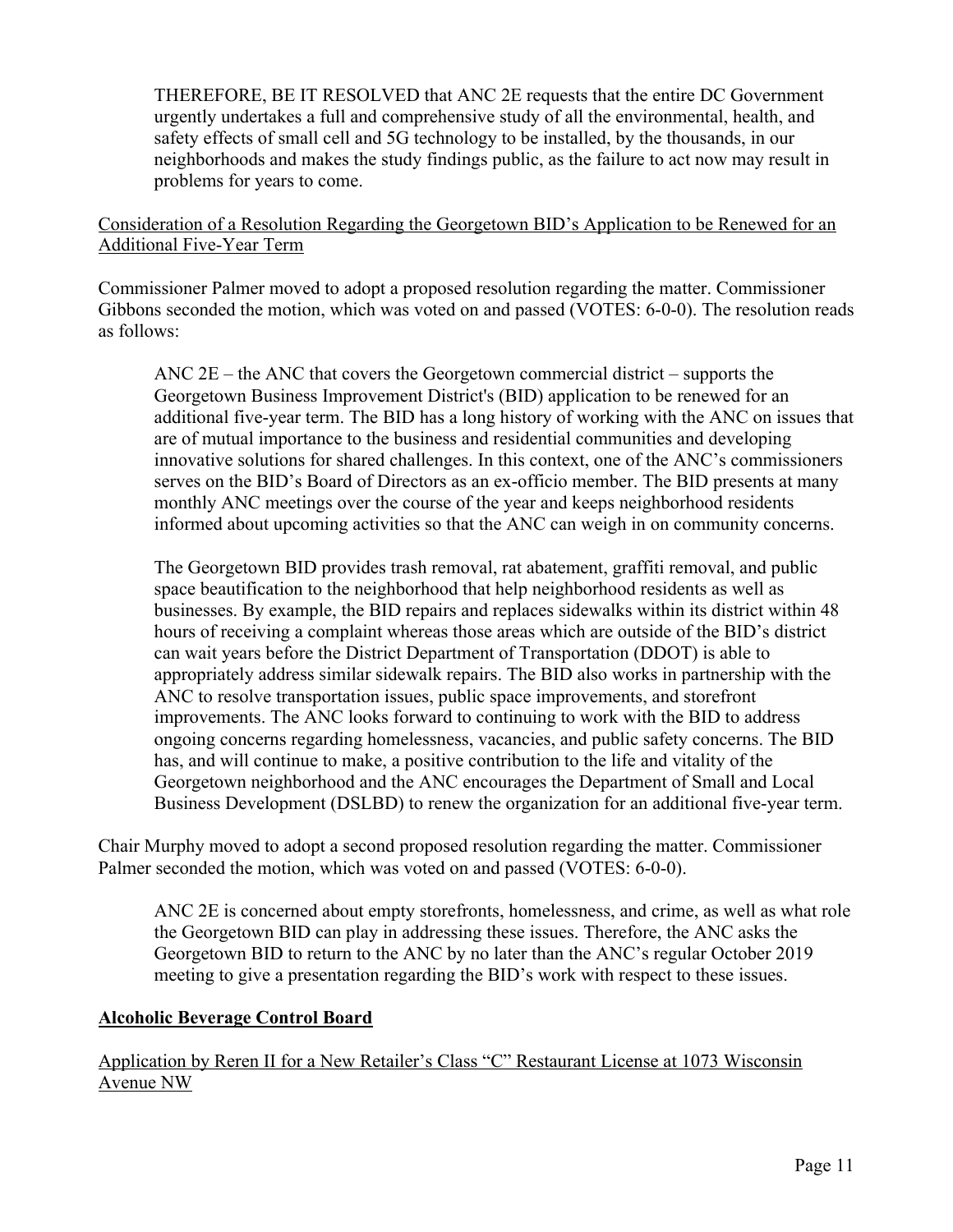Commissioner Palmer moved to adopt a proposed resolution regarding the matter. Commissioner Putta seconded the motion, which was voted on and passed (VOTES: 6-0-0). The resolution reads as follows:

ANC 2E protests Reren II's application for a new Retailer's Class "C" Restaurant license at 1073 Wisconsin Avenue NW based on the adverse impact on the peace, order, and quiet of the neighborhood and agrees to drop such protest if and when an acceptable settlement agreement is signed by the applicant and ANC 2E.

ANC 2E authorizes Commissioners Lisa Palmer and Rick Murphy to sign a settlement agreement with the applicant. The ANC also authorizes Peter Sacco, the ANC's Executive Director, to represent the ANC at all related hearings regarding the application.

#### Request for Amendments to the Settlement Agreement for Chez Billy Sud at 1039 31st Street NW

Commissioner Palmer moved to adopt a proposed resolution regarding the matter. Commissioner Gibbons seconded the motion, which was voted on and passed (VOTES: 6-0-0). The resolution reads as follows:

ANC 2E authorizes Commissioner Lisa Palmer to negotiate and sign an amendment to the existing settlement agreement for Chez Billy Sud at 1039 31st Street NW.

#### **Public Space Committee**

Public Space Applications by the Georgetown BID for the Placement of a Parklet in Two Parking Spaces at 1050 Thomas Jefferson Street NW and the Placement of a Parklet in Two Parking Spaces at 3207 O Street NW

Commissioner Palmer moved to adopt a proposed resolution regarding the matter. Commissioner Gibbons seconded the motion, which was voted on and passed (VOTES: 6-0-0). The resolution reads as follows:

ANC 2E recognizes the interest in providing seating for residents and visitors alike along our streets so that people can enjoy our community and the products which our businesses sell to the community. As such, the ANC supports the public space applications by the Georgetown BID for the placement of a parklet in two parking spaces at 1050 Thomas Jefferson Street NW and a parklet in two parking spaces at 3207 O Street NW.

ANC 2E requests that the District Department of Transportation (DDOT) agrees to modify or remove such parklets should the parklets be used for overnight sleeping or should the parklets cause unintended consequences which negatively impact traffic circulation, safety, trash, or rodent infestation. Finally, the ANC notes that the parking spaces being utilized for these parklets are metered and not residential permit parking (RPP) spaces, and that the businesses in the area of these parklets have been consulted and support such installations.

## **Zoning**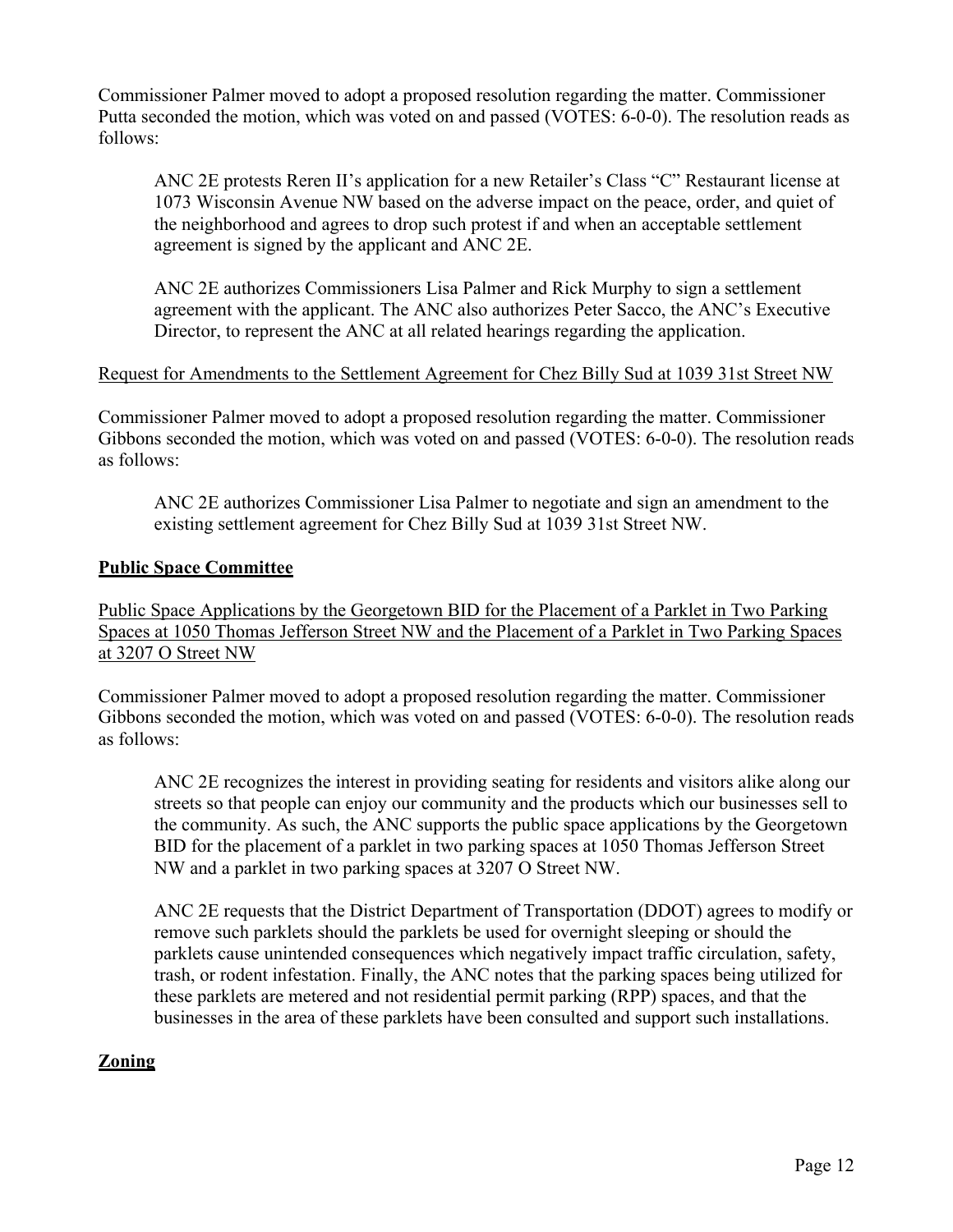Board of Zoning Adjustment Application by Winsor Properties LLC for a Special Exception from the Lot Occupancy Requirements to Construct a Two-Story Rear Addition and a One-Story Side Addition to an Existing, Attached, Principal Dwelling Unit at 3011 P Street NW

Commissioner Lohse moved to adopt a proposed resolution regarding the matter. Commissioner Gibbons seconded the motion, which was voted on and passed (VOTES: 6-0-0). The resolution reads as follows:

ANC 2E has no comment regarding the Board of Zoning Adjustment application for 3011 P Street NW.

Board of Zoning Adjustment Application for a Special Exception from the Rear Addition Requirements to Construct a Two-Story Rear Addition to an Existing Semi-Detached Principal Dwelling Unit at 3414 Volta Place NW

Chair Murphy moved to adopt a proposed resolution regarding the matter. Commissioner Gibbons seconded the motion, which was voted on and passed (VOTES: 6-0-0). The resolution reads as follows:

ANC 2E has no comment regarding the Board of Zoning Adjustment application for 3414 Volta Place NW.

Board of Zoning Adjustment Application for an Area Variance from the Floor Area Ratio Requirements to Renovate Existing Commercial Retail Space and to Convert the Existing Residential Units into Office Space at 1353-1355 Wisconsin Avenue NW

Chair Murphy moved to adopt a proposed resolution regarding the matter. Commissioner Palmer seconded the motion, which was voted on and passed (VOTES: 6-0-0). The resolution reads as follows:

On July 1, 2019, ANC 2E held its regularly scheduled public meeting, which was properly noticed and attended by six commissioners, constituting a quorum. At that meeting, ANC 2E voted 6-0-0 in support of the above referenced application for a variance relief.

When the members of ANC 2E considered the pending application, they were already very familiar with the Applicant's plans to rehabilitate the two subject buildings, which are located in what could fairly be described as a blighted block in the heart of Georgetown's commercial core. The Applicant has worked with the ANC and the community throughout the planning of this project, including the historic preservation concept review. ANC 2E fully supports the proposed development, including conversion of the property's third floor from residential to office use. Rehabilitation of the two buildings would be an important first step in the renewal of the Wisconsin Avenue corridor in our community.

Given the unique characteristics of the property — including, the small, constrained floor plates, the narrow structures, the pre-existing historic fabric of the two rowhouses, the existing commercial uses, low degree of efficiency, and the vacant and deficient residential space within the property – the property easily meets the exceptional condition criterion of the variance test. Further, given such characteristics, there would be a practical difficulty if the variance were not approved. Providing residential use on the third floor of the project will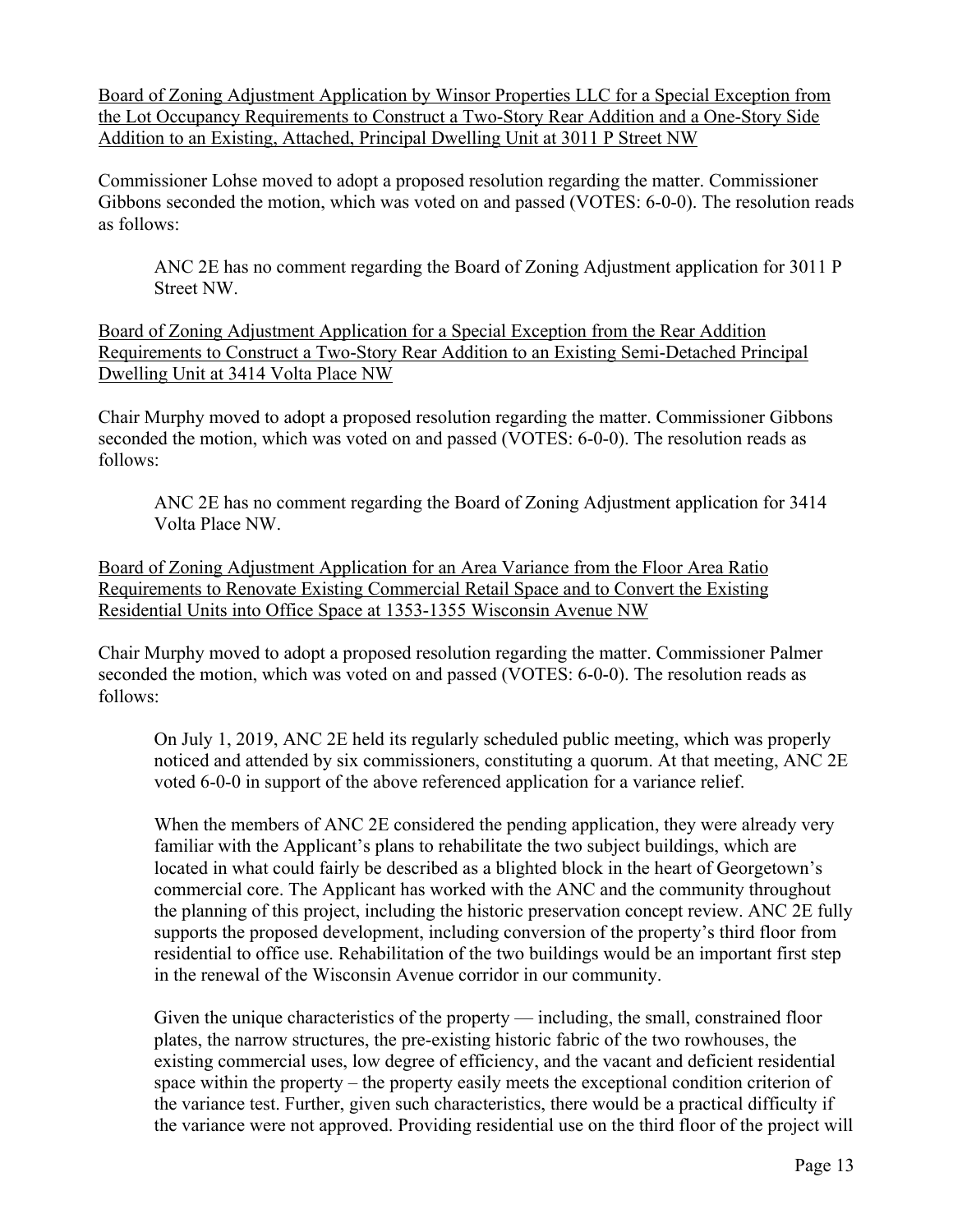result in less desirable rentable areas for office tenants, likely restricting the ability for the owner to find an office tenant, along with creating operational challenges that will further degrade the space, such as shared or duplicative access, and security issues. In addition, strict compliance would strain the project's efficiency (which is already low due to the property's historic fabric) as the result of elements such as introducing multiple access points and hallways, duplicative systems and other similar site challenges. Further, any residential units on the third floor would not be desirable due to tight configurations and diminished light and air.

Opportunities such as this for additional commercial, specifically office, use on underutilized property along the Wisconsin Avenue corridor, particularly at its southern end, are welcome additions to the area. The ANC recognizes the importance of bringing an office use to this location, including the third floor of the property, in order to enhance the mixed use nature of the neighborhood. Importantly, the office use as proposed will stimulate additional daytime foot traffic along the corridor. This is a key goal for the ANC; the number of vacant buildings along this stretch of Wisconsin Avenue is perhaps the most critical problem we currently face. For too long this corridor has suffered from a lack of investment, in part due to a loss of daytime pedestrian activity. That being the case, the ANC supports office instead of other uses for the second and third floors of this property.

Furthermore, we note that there is ample existing residential space and new residential space being built in the immediate vicinity of the project. In fact, the applicant itself included new residential units in an MU-4 building immediately to the south of the subject building.

For all of these reasons, ANC 2E supports the application for variance relief and urges the Board to approve the application.

Board of Zoning Adjustment Application by the Rosewood Washington, DC Hotel for a Special Exception from the Minimum Parking Requirements to Renovate an Existing Hotel at 1050 31st Street NW

Commissioner Palmer moved to adopt a proposed resolution regarding the matter. Chair Murphy seconded the motion, which was voted on and passed (VOTES: 6-0-0). The resolution reads as follows:

ANC 2E supports the application by the Rosewood Hotel for a special exception from the minimum parking requirements to renovate an existing hotel provided that the following are true:

- 1. The Rosewood Hotel will have a fully executed agreement with a parking garage located on Lot 842 in Square 1190 to accommodate all excess parking needs. Considering the near constant congestion on 31st Street NW where the hotel is located, ANC 2E requests that at no time will automobiles serving hotel guests be valet parked on neighborhood streets, nor, more importantly, will they be double parked on neighborhood streets and idling, waiting for the valet parkers to remove the vehicles to the parking lot noted previously.
- 2. Should the agreement with the parking garage located on Lot 842 in Square 1190 terminate for any reason, the Rosewood Hotel will immediately secure parking spaces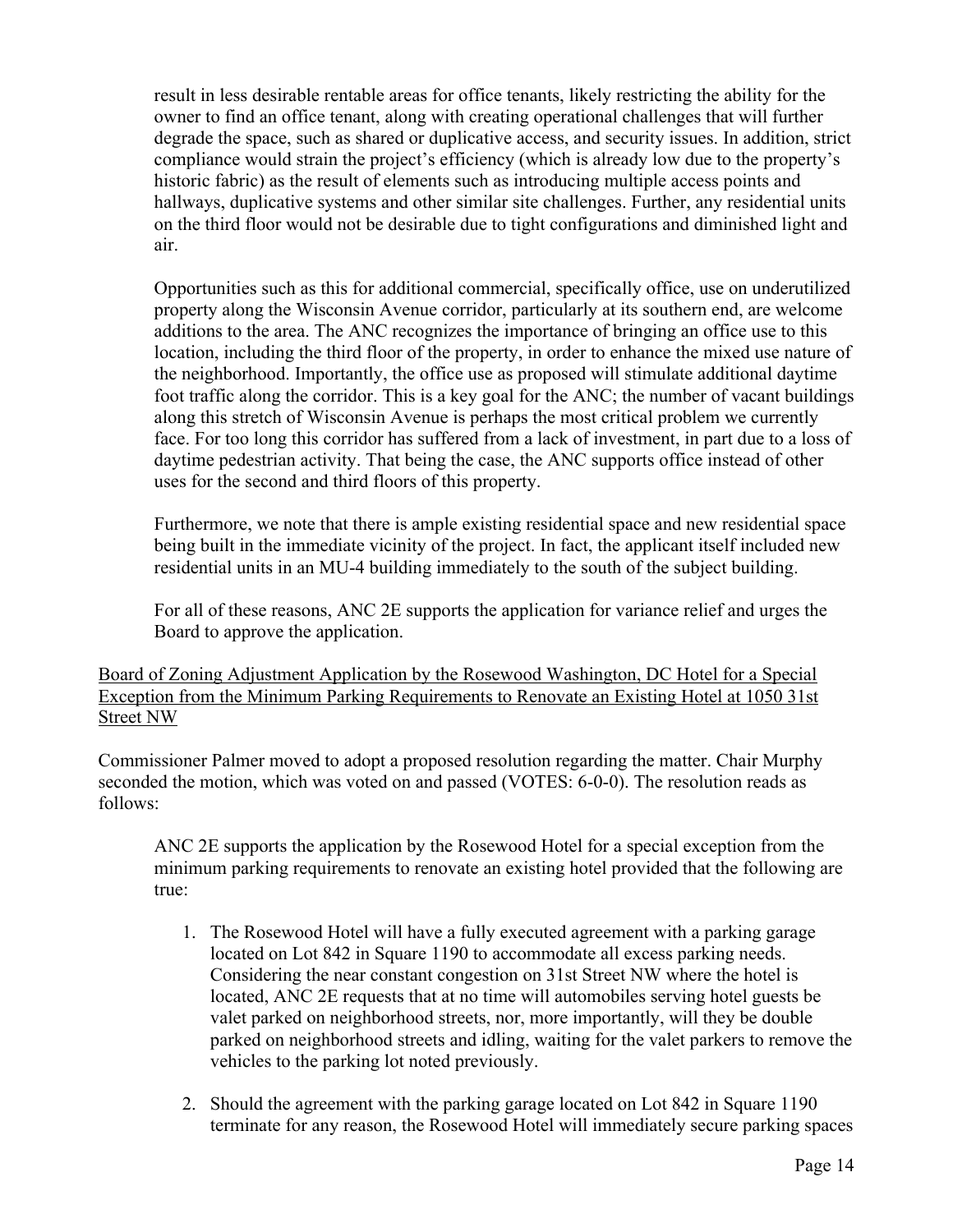at another nearby parking garage so that the hotel has at all times access to 20 parking spots in total between the hotel and the parking garage. Again, at no time will the hotel use neighborhood streets for valet parking.

3. At no time will the Rosewood Hotel utilize the area between the curb cut and the garage entrance to store, even temporarily, vehicles. ANC 2E expects that the area in front of the hotel, including the garage, will be fully accessible to pedestrians at all time.

ANC 2E very much looks forward to the reopening of the Rosewood Hotel.

Board of Zoning Adjustment Application for Special Exceptions from the Lot Occupancy Requirements and from the Nonconforming Structure Requirements to Construct a Rear Addition to an Existing Attached Principal Dwelling Unit at 1511 33rd Street NW

Chair Murphy moved to adopt a proposed resolution regarding the matter. Commissioner Palmer seconded the motion, which was voted on and passed (VOTES: 6-0-0). The resolution reads as follows:

ANC 2E has no comment regarding the Board of Zoning Adjustment application for 1511 33rd Street NW.

Board of Zoning Adjustment Application for a Special Exception under the Accessory Apartment Regulations to Add an Accessory Apartment to an Existing Semi-Detached Principal Dwelling Unit at 3018 P Street NW

Commissioner Lohse moved to adopt a proposed resolution regarding the matter. Commissioner Gibbons seconded the motion, which was voted on and passed (VOTES: 6-0-0). The resolution reads as follows:

ANC 2E understands that the application is seeking Board of Zoning Adjustment (BZA) approval for an accessory apartment to a semi-detached principal dwelling. It is common for Georgetown homeowners to seek the ability to have such an accessory apartment. The majority, like this one, are basement level.

Although ANC 2E does not have comment on this BZA application itself, the ANC would like to reiterate that this property can be zoned for an accessory apartment, however it cannot be licensed or permitted by the Department of Consumer and Regulatory Affairs (DCRA) to be an accessory apartment until DCRA inspects and approves the accessory apartment and such a license should only be sought by the owner when and if the principal dwelling becomes occupied by the owner.

# **Old Georgetown Board**

# SMD 2E03 - OG 19-223 (HPA 19-426) 3428 O Street, NW

Chair Murphy moved to adopt a proposed resolution regarding the matter. Commissioner Gibbons seconded the motion, which was voted on and passed (VOTES: 6-0-0). The resolution reads as follows: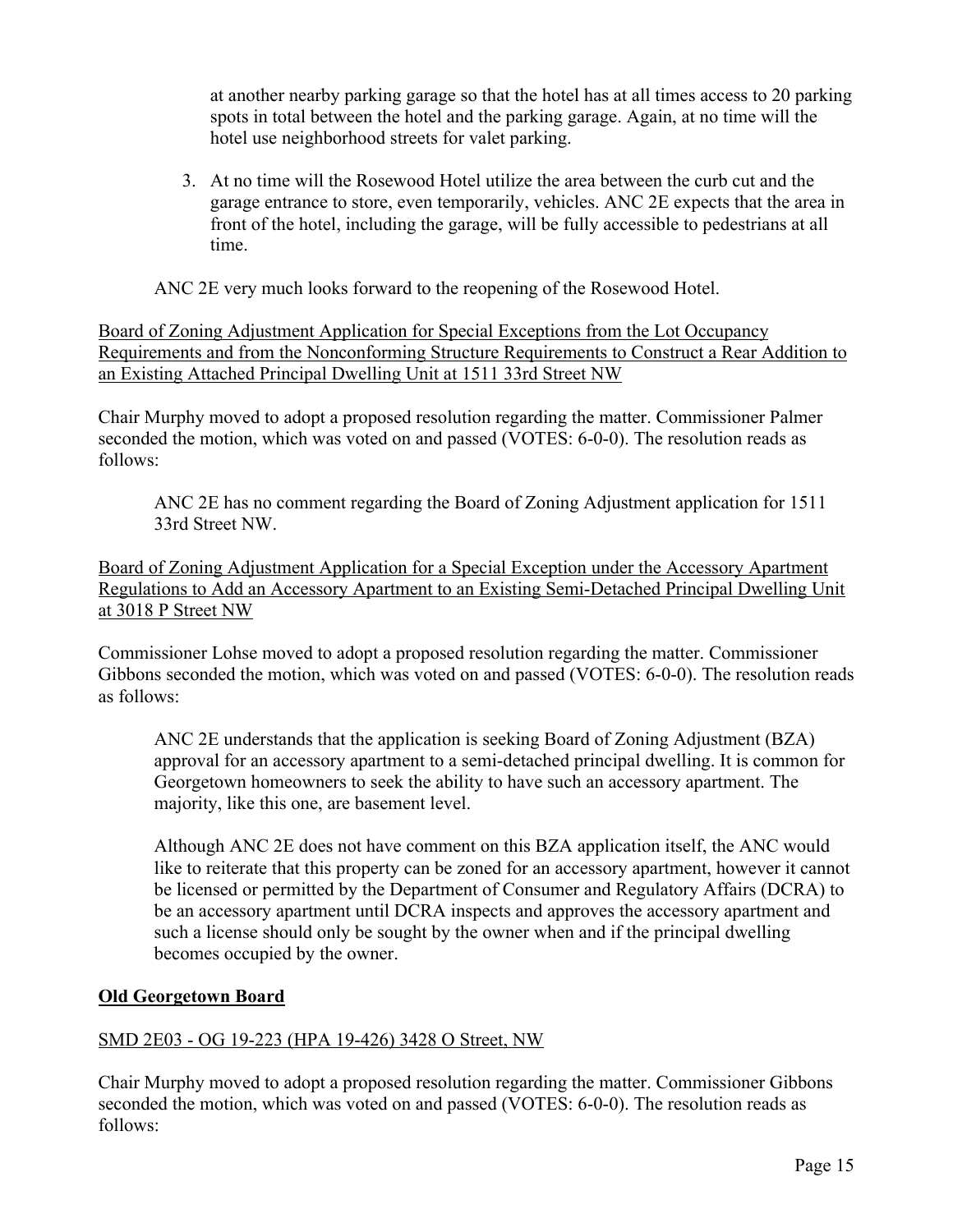ANC 2E has no comment regarding this permit application.

## SMD 2E03 - OG 19-216 (HPA 19-419) 3415 P Street, NW

Chair Murphy moved to adopt a proposed resolution regarding the matter. Commissioner Gibbons seconded the motion, which was voted on and passed (VOTES: 6-0-0). The resolution reads as follows:

ANC 2E has no comment regarding this permit application.

#### SMD 2E05 - OG 19-220 (HPA 19-423) 1029 31st Street, NW

Commissioner Palmer moved to adopt a proposed resolution regarding the matter. Commissioner Gibbons seconded the motion, which was voted on and passed (VOTES: 6-0-0). The resolution reads as follows:

ANC 2E notes concerns about the proposed decks on the back of 1029 31st Street NW. The pictures that the ANC has seen do not fully explain if people standing on the decks will be able to see into neighbors' yards, although the ANC does note the commercial use of many of the townhomes abutting 1029 31st Street NW. The ANC suggests that the Old Georgetown Board considers this potential issue as it contemplates the concept design put forward in this application.

#### SMD 2E05 - SMD 2E05 - OG 19-131 (HPA 19-262) 1070 Wisconsin Avenue, NW

Commissioner Palmer moved to adopt a proposed resolution regarding the matter. Chair Murphy seconded the motion, which was voted on and passed (VOTES: 6-0-0). The resolution reads as follows:

ANC 2E notes that businesses below grade in the historic district contribute greatly to the notion that Georgetown is interesting in part due to the off-the-beaten-track commercial properties. This is certainly the case for Church Hall located at 1070 Wisconsin Avenue NW. However, because this business is below grade, it can be difficult for customers to locate it, and certainly almost impossible for customers to spontaneously find it.

As such, ANC 2E asks the Old Georgetown Board to swiftly approve a sign package for this business that will allow it to expeditiously attract customers to this unique and hidden bar and restaurant. The ANC further notes that similar signage has been installed, independent of the larger development, on Grace Street NW.

#### SMD 2E06 - OG 19-232 (HPA 19-435) 1414 30th Street, NW

Commissioner Lohse moved to adopt a proposed resolution regarding the matter. Commissioner Gibbons seconded the motion, which was voted on and passed (VOTES: 6-0-0). The resolution reads as follows:

ANC 2E encourages the owner and the neighbors to meet in order to discuss the project and for the applicant to return to the ANC once there is a resolution among the parties.